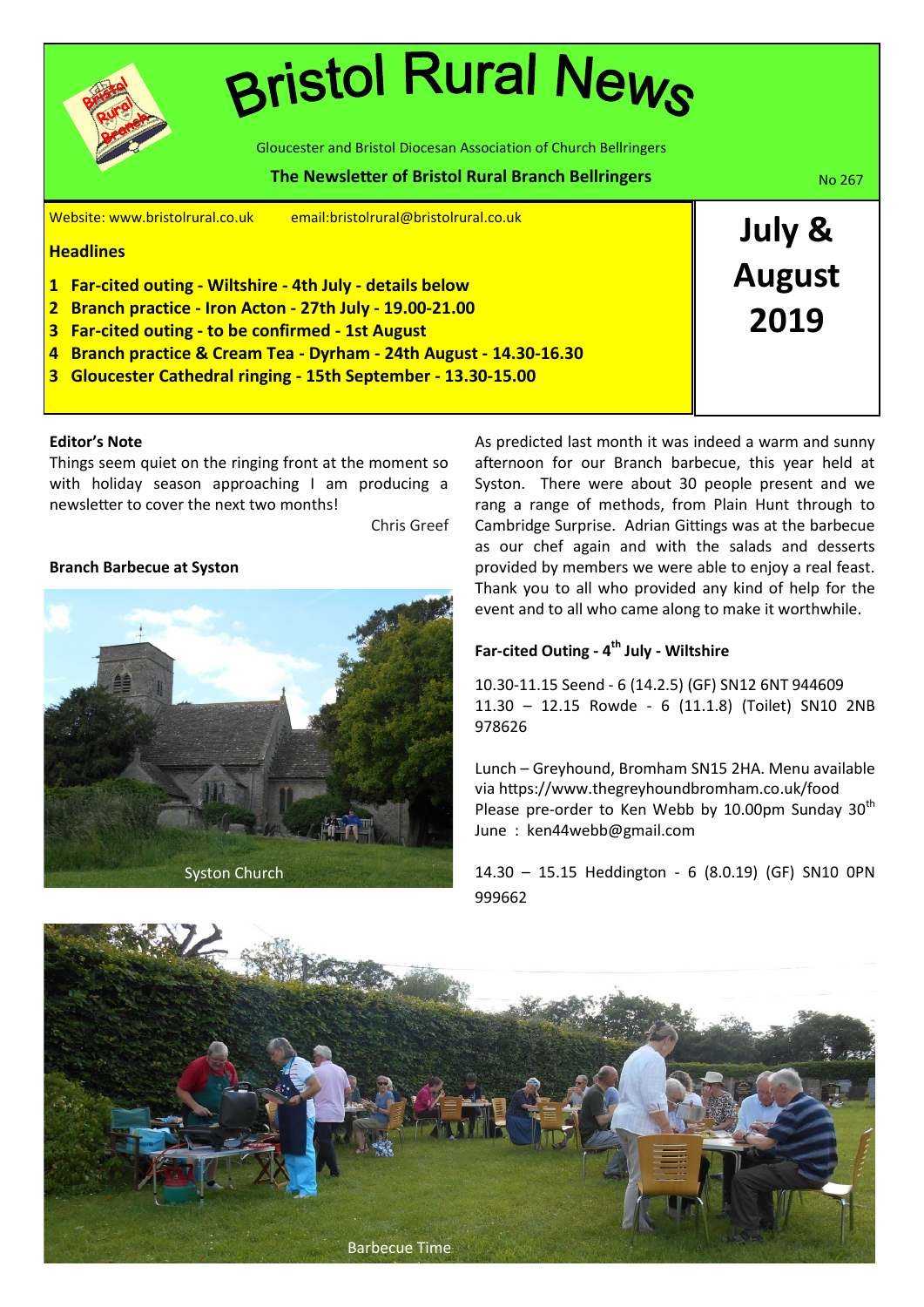#### **Ringing Books Available**

Tony York has some books and badges available at cost as below. Please contact him if you are interested:

The One per Learner Book (the little yellow book, ideal for learners for logging progress in early stages) - £1 each.

Ringing Circles (gives the blue line and details of what happens at calls for some standard methods) - £3 each. G&B badges - £5.

#### **Branch Ringing Achievements**

Tytherington – 1260 St. Clement's College Bob Minor rung to commemorate the 75th anniversary of the D-Day Landings.

Bitton – Call changes and Plain Bob Doubles - rung to commemorate the 75th anniversary of the D-Day Landings.

Mangotsfield – 5056 Bristol Surprise Major - rung for the Mangotsfield festival.